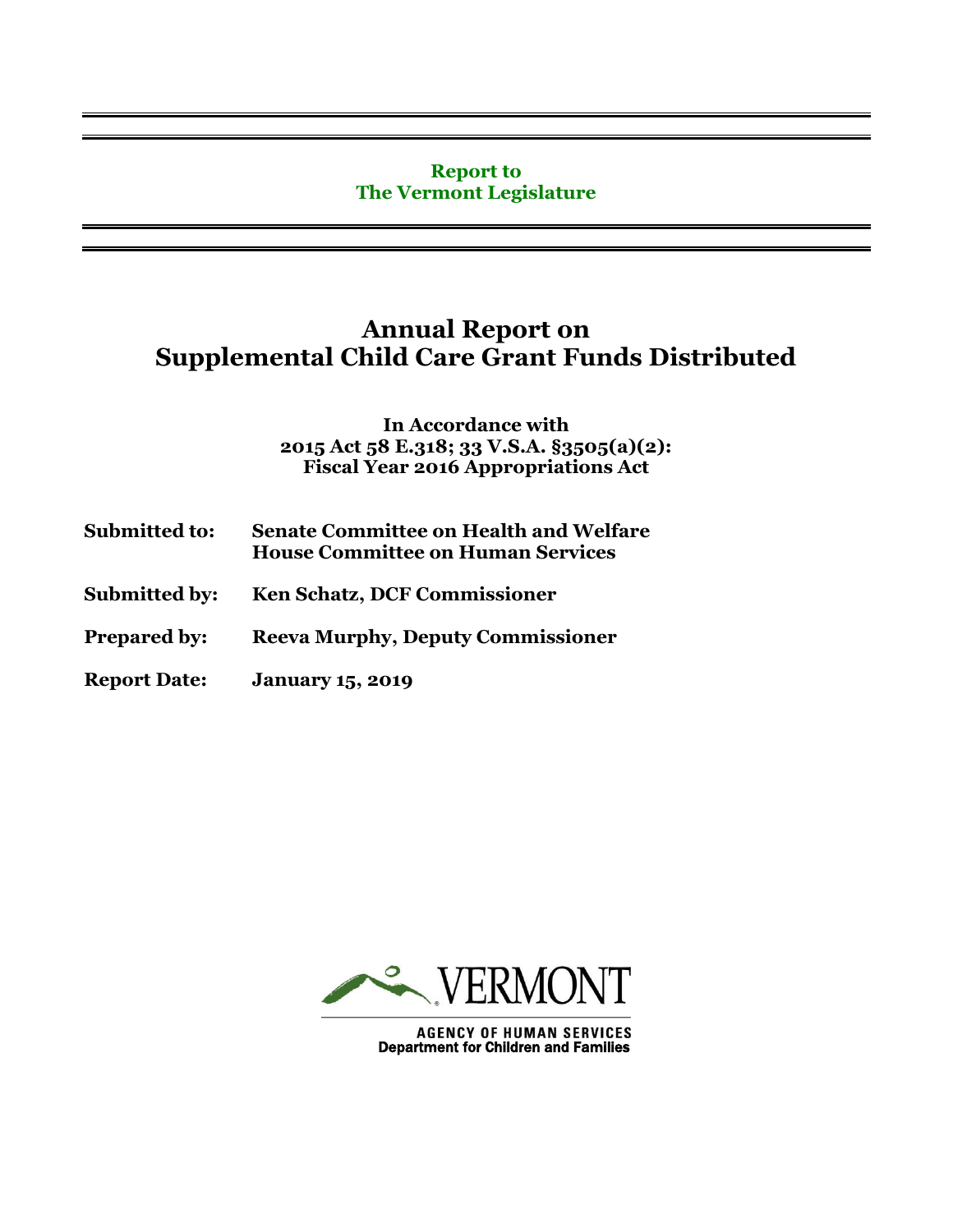## **Part I: Summary**

Enabling legislation to establish an Extraordinary Relief Fund was passed in 2012 for State Fiscal Year (SFY) 2013. Additional language was added in 2014 allowing the Commissioner to supplement funds to certain high risk programs. The objective of the funding is to protect Vermont families in areas of the state with high poverty rates from the closing of a child care center that provides full time or part time care for their children. The guidelines establish a process by which child care centers at imminent risk of closure may seek short term extraordinary financial relief. This process does not create any entitlement to rates in excess of those established in the child care financial assistance program subsidy rate schedule, or to any other form of relief.

The Department for Children and Families (DCF) released guidelines and a simple two page application to establish a process to implement this legislation in June 2012. The guidelines specifically describe the objective of the funds; the nature of the available relief; criteria to be considered by the Department; the application procedure; and the appropriate contact in the Child Development Division (CDD). These guidelines and application materials are posted on the DCF website in the CDD section. Notice of availability of this extraordinary relief was sent to all regulated child care providers with a link to the new materials in 2012.

Annually, in accordance with legislation, DCF sets aside a maximum amount of one half of one percent of funds appropriated for the Child Care Financial Assistance Program (CCFAP) for purposes of extraordinary relief. Any unspent funds revert to support subsidies in CCFAP.

Each application must include detailed financial information and a clear and realistic plan for sustaining future operations. Applications are subjected to a thorough review process by a team of fiscal and program staff in DCF and AHS. Applications are sometimes withdrawn during the process of requesting sufficient information to make an informed decision, or when an applicant decides that the criteria for relief or the nature of the relief is not an appropriate match for their situation. Applications have been denied if applicants did not meet established criteria for extraordinary relief.

The Fiscal Year 2016 Appropriations Act provides that, annually on or before January 15, the DCF Commissioner shall report to the Senate Committee on Health and Welfare and to the House Committee on Human Services regarding any funds distributed as supplemental child care grants for extraordinary relief. Specifically, the report shall address how funds were distributed and used. It shall also address results related to any distribution of funds.

|            | Part II: Data                                            |           |                     |                     |  |  |  |
|------------|----------------------------------------------------------|-----------|---------------------|---------------------|--|--|--|
|            |                                                          |           |                     |                     |  |  |  |
|            | <b>Extraordinary Relief Fund Assets and Expenditures</b> |           |                     |                     |  |  |  |
| <b>SFY</b> | Amount                                                   | Amount    | <b>Applications</b> | <b>Applications</b> |  |  |  |
|            | available                                                | awarded   | processed           | withdrawn/denied    |  |  |  |
| 2013       | \$217,616                                                | \$101,743 |                     |                     |  |  |  |
| 2014       | \$244,564                                                | \$233,000 |                     |                     |  |  |  |
| 2015       | \$236,621                                                | \$103,250 |                     |                     |  |  |  |
| 2016       | \$236,621                                                | \$146,625 |                     | 0                   |  |  |  |
| 2017       | \$236,621                                                | \$97,000  |                     | 0                   |  |  |  |
| 2018       | \$239,999                                                | \$87,000  |                     |                     |  |  |  |